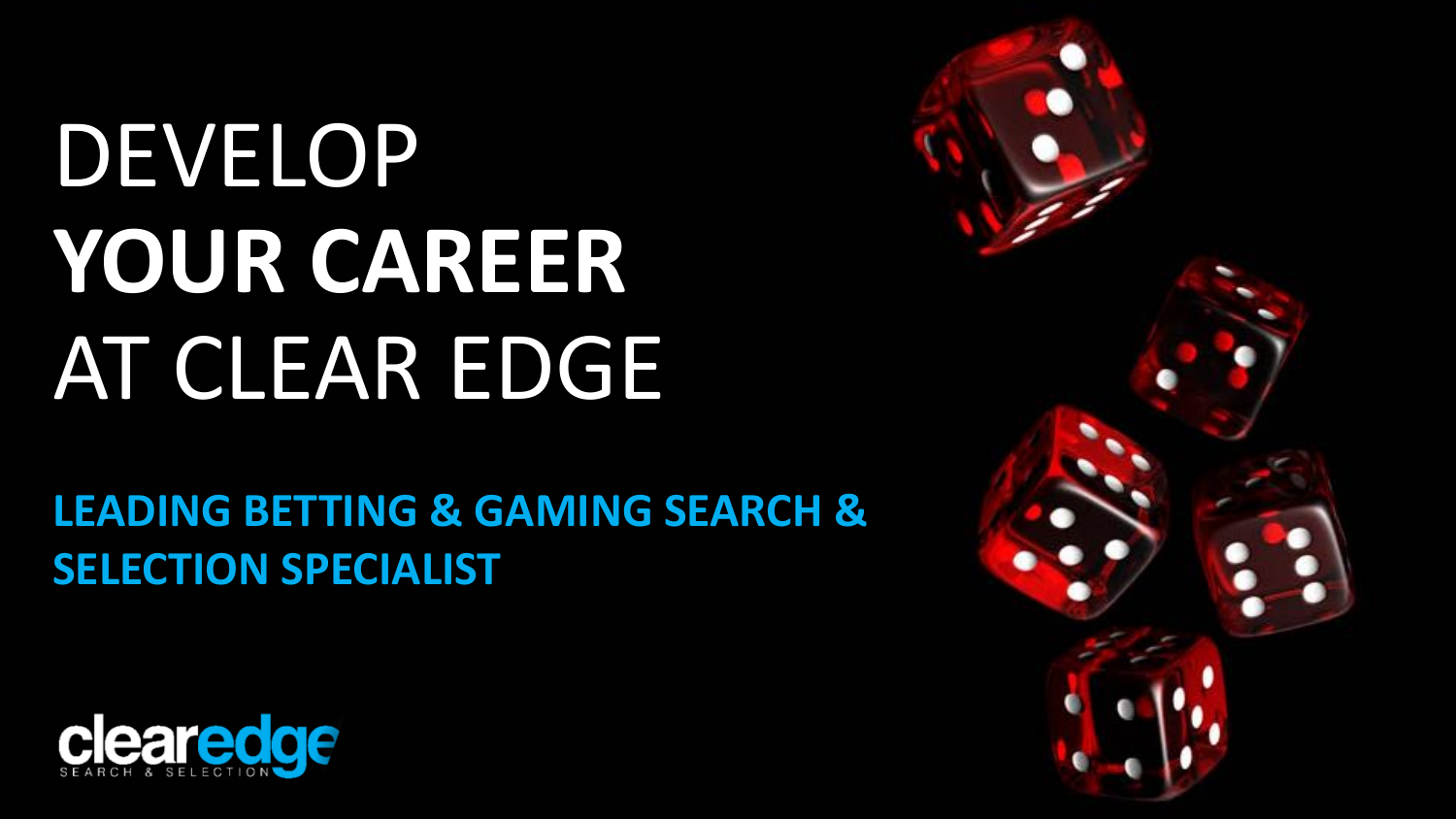### **COMPANY VALUES**

**C**ommit to deliver exceptional levels of service

**L**ead by example in all that we do

**E**ncourage, inspire and challenge each other

**A**ct with respect, honesty and integrity

**R**ealise your potential through hard work and determination



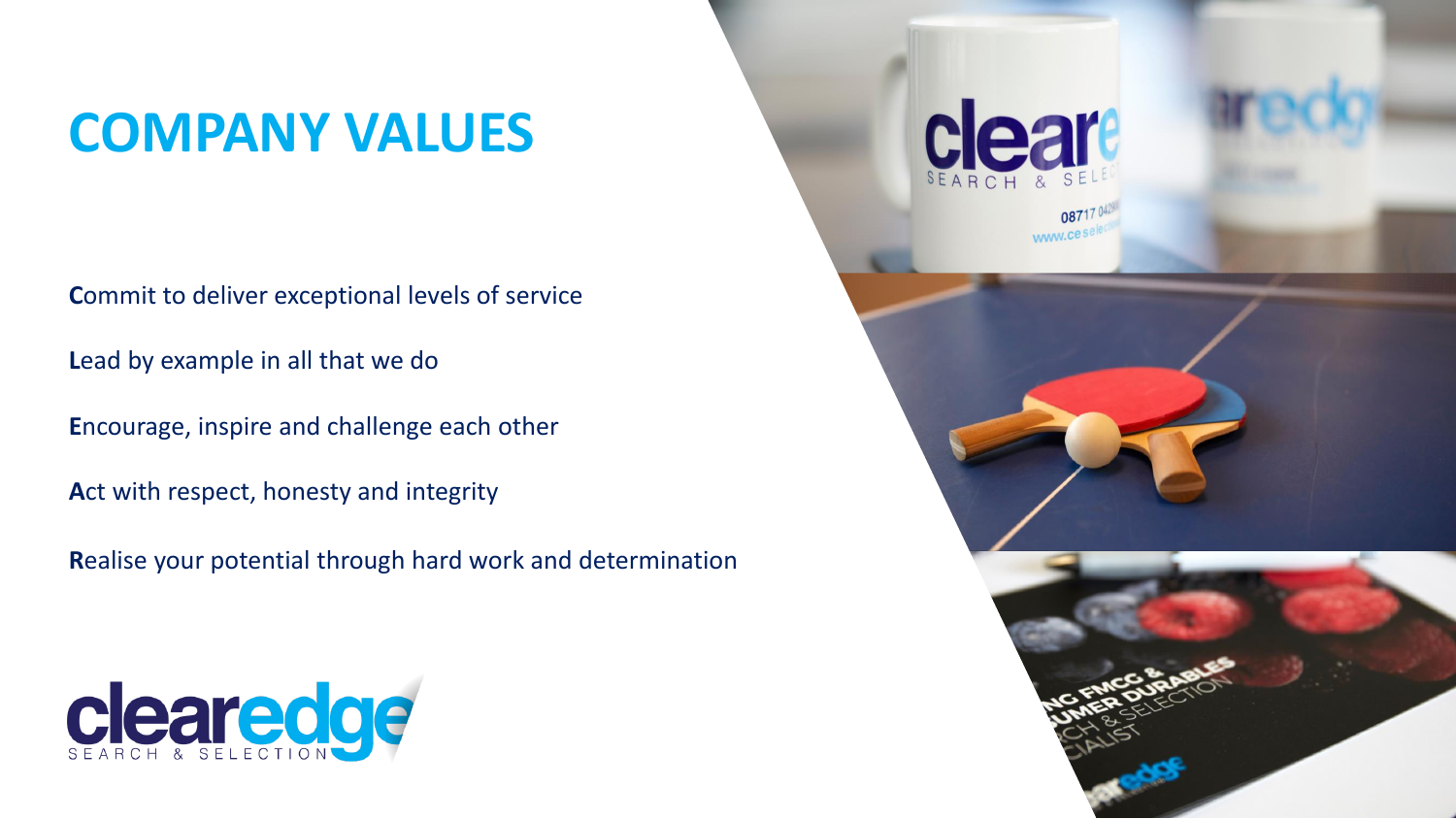

## **WHY CLEAR EDGE?**

- **25 days holiday plus bank holidays**
- **Additional holidays for loyalty and success**
- **Healthcare plan and pension scheme**
- **In house training and development**
- **Clear career development programme and route to management**
- **Flexible working**
- **Exceptional commission & bonus scheme**
- **Regular incentives and team building**
- **Vibrant and fun office environment**
- **Beer fridge Fridays**
- **Free fruit basket**
- **Accessible office and free parking**
- **Visits to international trade shows**

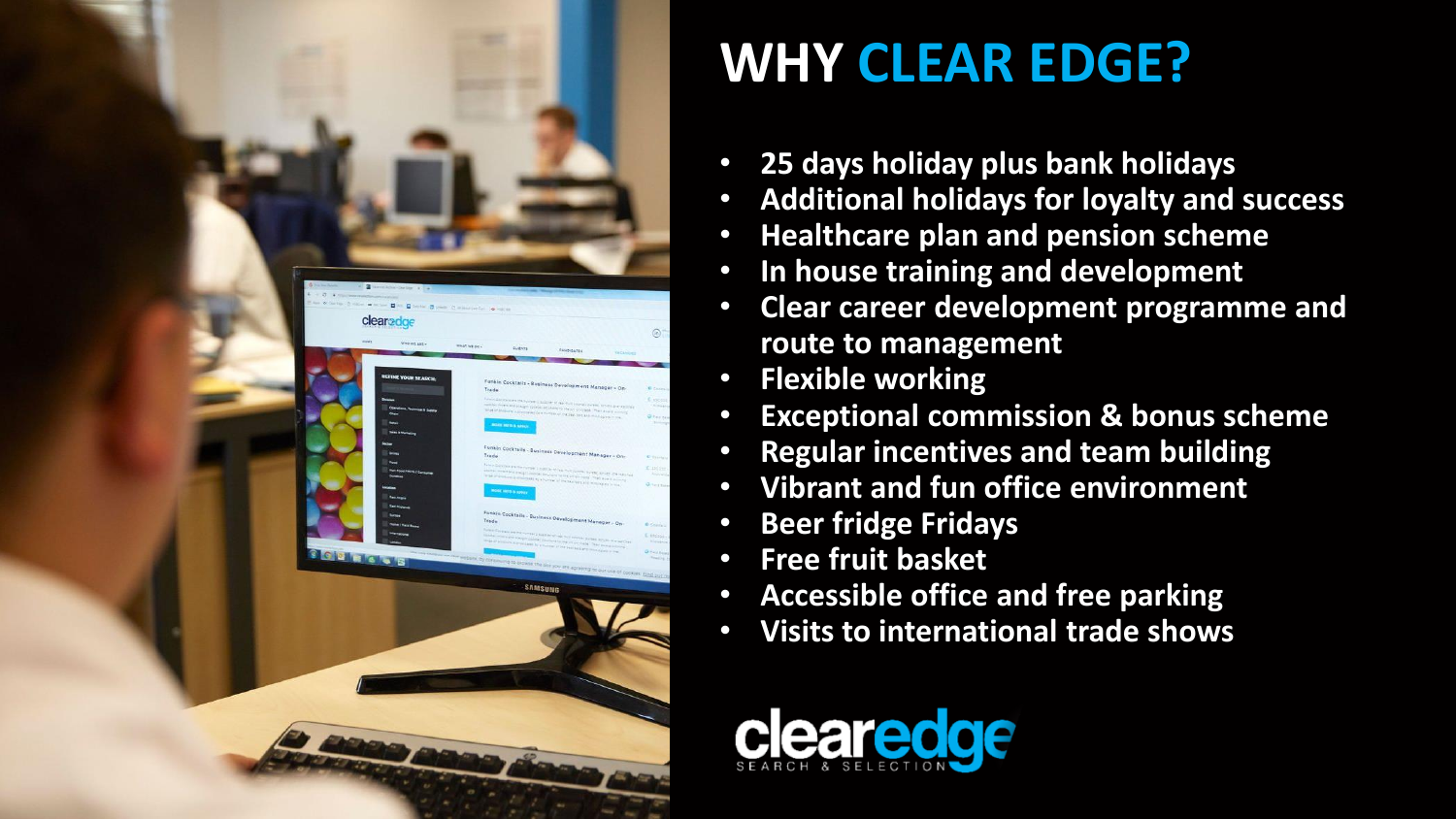



### **COMPANY INCENTIVES & TEAM BUILDING DAYS OUT**